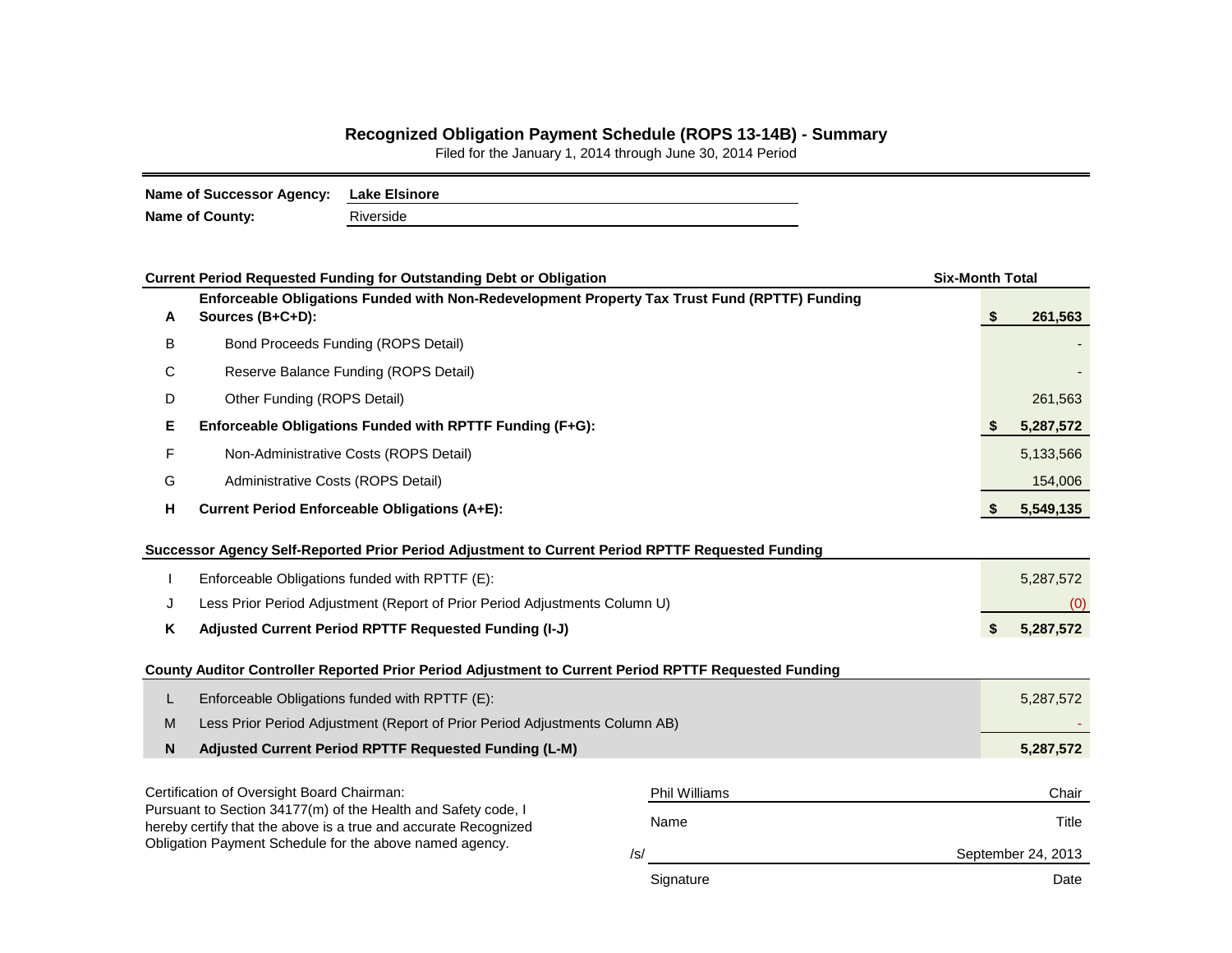## **Recognized Obligation Payment Schedule (ROPS) 13-14B - Report of Fund Balances**

(Report Amounts in Whole Dollars)

|                | Pursuant to Health and Safety Code section 34177(I), Redevelopment Property Tax Trust Fund (RPTTF) may be listed as a source of payment on the ROPS, but only to the extent no other funding source is available or when payme<br>enforceable obligation. |                          |                         |                                 |                               |                           |                    |              |                       |                                                                                                                                         |
|----------------|-----------------------------------------------------------------------------------------------------------------------------------------------------------------------------------------------------------------------------------------------------------|--------------------------|-------------------------|---------------------------------|-------------------------------|---------------------------|--------------------|--------------|-----------------------|-----------------------------------------------------------------------------------------------------------------------------------------|
| $\mathsf{A}$   | В                                                                                                                                                                                                                                                         | C.                       | D                       | E.                              | F                             | G                         | H                  |              |                       | ĸ                                                                                                                                       |
|                |                                                                                                                                                                                                                                                           |                          |                         |                                 | <b>Fund Sources</b>           |                           |                    |              |                       |                                                                                                                                         |
|                |                                                                                                                                                                                                                                                           |                          | <b>Bond Proceeds</b>    | <b>Reserve Balance</b>          |                               | Other                     |                    | <b>RPTTF</b> |                       |                                                                                                                                         |
|                |                                                                                                                                                                                                                                                           |                          |                         | Review balances<br>retained for |                               |                           |                    |              |                       |                                                                                                                                         |
|                |                                                                                                                                                                                                                                                           | Bonds Issued             | <b>Bonds Issued</b>     | approved                        | <b>RPTTF</b> balances         | Rent.                     |                    |              |                       |                                                                                                                                         |
|                | <b>Fund Balance Information by ROPS Period</b>                                                                                                                                                                                                            | on or before<br>12/31/10 | on or after<br>01/01/11 | enforceable<br>obligations      | retained for bond<br>reserves | Grants,<br>Interest, Etc. | Non-Admin          | Admin        | <b>Total</b>          | <b>Comments</b>                                                                                                                         |
|                | ROPS III Actuals (01/01/13 - 6/30/13)                                                                                                                                                                                                                     |                          |                         |                                 |                               |                           |                    |              |                       |                                                                                                                                         |
|                | Beginning Available Fund Balance (Actual 01/01/13)<br>Note that for the RPTTF, $1 + 2$ should tie to columns L and Q in the<br>Report of Prior Period Adjustments (PPAs)                                                                                  |                          |                         | 6,707,922                       | 10,229,319                    |                           | 299,670            |              | \$ 17,236,911         |                                                                                                                                         |
|                | Revenue/Income (Actual 06/30/13) Note that the RPTTF amounts<br>should tie to the ROPS III distributions from the County Auditor-<br>2 Controller                                                                                                         |                          |                         | 111,852                         | 25,667                        | 252,474                   | 5,203,617          |              | s.                    | Column E Line 2 reflects the accrual of the Item 8<br>obligation previously approved and included in<br>5,593,610 the DDR fund balance. |
|                | <b>Expenditures for ROPS III Enforceable Obligations (Actual</b><br>06/30/13) Note that for the RPTTF, $3 + 4$ should tie to columns N<br>3 and S in the Report of PPAs                                                                                   |                          |                         | 700,142                         |                               | 252,474                   | 5,208,847          |              | 6,161,463<br>\$.      |                                                                                                                                         |
|                | Retention of Available Fund Balance (Actual 06/30/13) Note that<br>the Non-Admin RPTTF amount should only include the retention of<br>4   reserves for debt service approved in ROPS III                                                                  |                          |                         | 6,119,632                       | 10,254,986                    |                           |                    |              | \$16,374,618          |                                                                                                                                         |
|                | ROPS III RPTTF Prior Period Adjustment Note that the net Non-<br>Admin and Admin RPTTF amounts should tie to columns O and T<br>5 in the Report of PPAs.                                                                                                  |                          |                         | No entry required               |                               |                           |                    |              |                       |                                                                                                                                         |
|                | 6 Ending Actual Available Fund Balance (1 + 2 - 3 - 4 - 5)                                                                                                                                                                                                | $\mathbf{s}$             | \$                      | \$                              | $0$ \$<br>$(0)$ \$            |                           | \$<br>$294,440$ \$ | - IS-        | 294,440               |                                                                                                                                         |
|                | ROPS 13-14A Estimate (07/01/13 - 12/31/13)                                                                                                                                                                                                                |                          |                         |                                 |                               |                           |                    |              |                       |                                                                                                                                         |
| $\overline{7}$ | Beginning Available Fund Balance (Actual 07/01/13) (C, D, E, G,<br>and $I = 4 + 6$ , $F = H4 + F6$ , and $H = 5 + 6$                                                                                                                                      | \$                       | $\mathbf{\hat{f}}$      | 6,119,632                       | \$10,254,986                  | - \$                      | $294,440$ \$<br>\$ |              | \$ 16,669,058         |                                                                                                                                         |
|                | Revenue/Income (Estimate 12/31/13)<br>Note that the RPTTF amounts should tie to the ROPS 13-14A<br>8 distributions from the County Auditor-Controller                                                                                                     |                          |                         |                                 |                               |                           | 5,286,756          | $193,223$ \$ | 5,479,979             |                                                                                                                                         |
|                | Expenditures for 13-14A Enforceable Obligations<br>9 (Estimate 12/31/13)                                                                                                                                                                                  |                          |                         |                                 |                               |                           | 5,581,196          | 193,223      | 5,774,419<br><b>S</b> |                                                                                                                                         |
|                | Retention of Available Fund Balance (Estimate 12/31/13)<br>Note that the RPTTF amounts may include the retention of reserves<br>10 for debt service approved in ROPS 13-14A                                                                               |                          |                         | 6,119,632                       | 10,254,986                    |                           |                    |              | \$16,374,618          |                                                                                                                                         |
|                | 11 Ending Estimated Available Fund Balance (7 + 8 - 9 -10)                                                                                                                                                                                                | \$                       | \$                      |                                 | $\mathbf{0}$<br>$(0)$ \$      | \$                        | \$                 | \$           | \$<br>- 0             |                                                                                                                                         |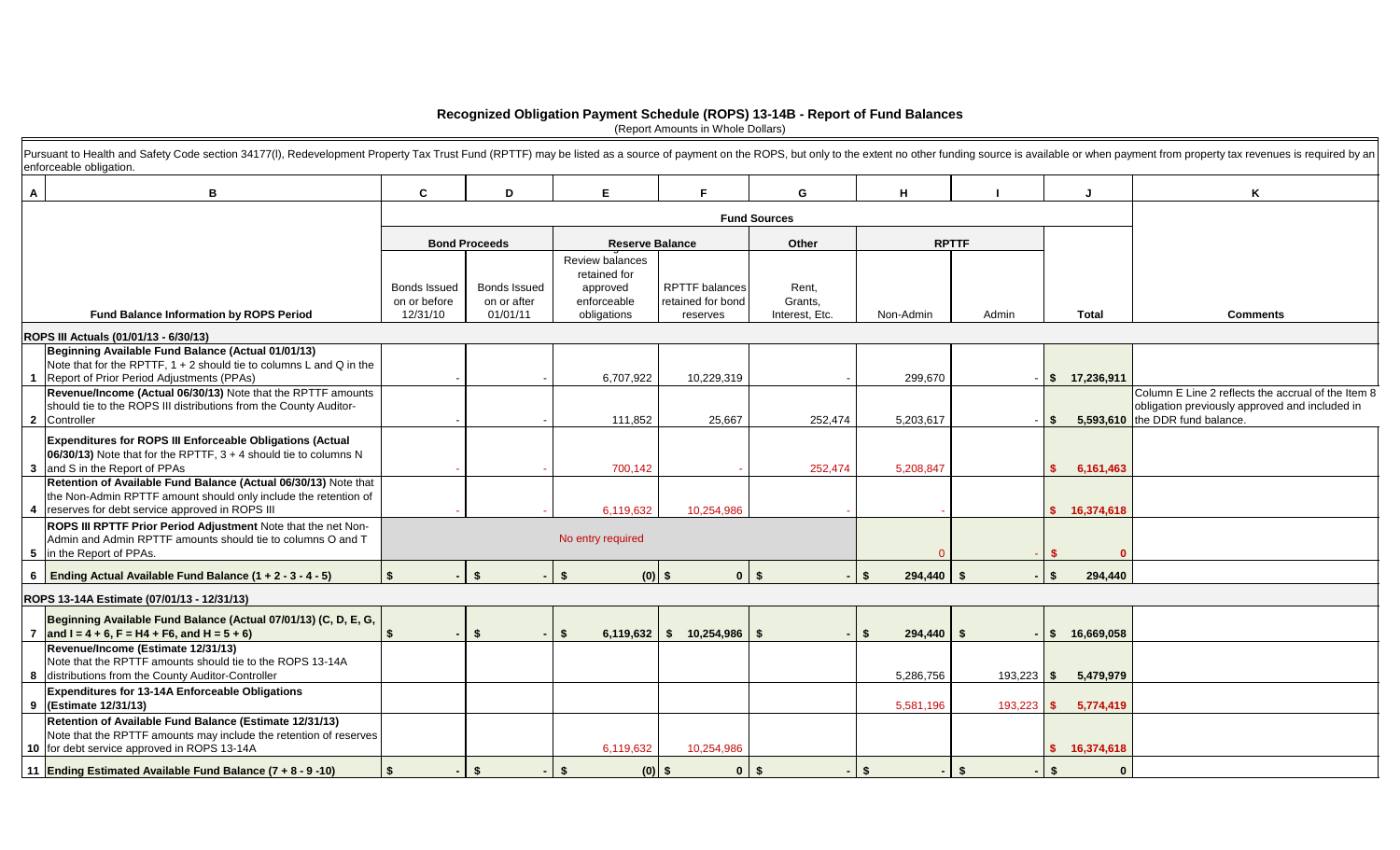|       | Recognized Obligation Payment Schedule (ROPS) 13-14B - ROPS Detail<br>January 1, 2014 through June 30, 2014<br>(Report Amounts in Whole Dollars) |                                       |                         |                         |                                                           |                                                                                                                                                                                                                                                                                                                                                                                                                                                                                   |                                          |                                           |                     |   |                                                          |                       |                      |         |                |                      |  |  |  |  |
|-------|--------------------------------------------------------------------------------------------------------------------------------------------------|---------------------------------------|-------------------------|-------------------------|-----------------------------------------------------------|-----------------------------------------------------------------------------------------------------------------------------------------------------------------------------------------------------------------------------------------------------------------------------------------------------------------------------------------------------------------------------------------------------------------------------------------------------------------------------------|------------------------------------------|-------------------------------------------|---------------------|---|----------------------------------------------------------|-----------------------|----------------------|---------|----------------|----------------------|--|--|--|--|
| A     | B                                                                                                                                                | C                                     | D                       | E                       | F.                                                        | G                                                                                                                                                                                                                                                                                                                                                                                                                                                                                 | H                                        |                                           | J                   | ĸ |                                                          | M                     | N                    | $\circ$ | P.             |                      |  |  |  |  |
|       |                                                                                                                                                  |                                       |                         |                         |                                                           |                                                                                                                                                                                                                                                                                                                                                                                                                                                                                   |                                          |                                           |                     |   |                                                          | <b>Funding Source</b> |                      |         |                |                      |  |  |  |  |
|       |                                                                                                                                                  |                                       |                         |                         |                                                           |                                                                                                                                                                                                                                                                                                                                                                                                                                                                                   |                                          |                                           |                     |   | Non-Redevelopment Property Tax Trust Fund<br>(Non-RPTTF) |                       | <b>RPTTF</b>         |         |                |                      |  |  |  |  |
|       |                                                                                                                                                  |                                       | Contract/Agreement      | Contract/Agreement      |                                                           |                                                                                                                                                                                                                                                                                                                                                                                                                                                                                   |                                          | <b>Total Outstanding</b>                  |                     |   |                                                          |                       |                      |         |                |                      |  |  |  |  |
| Item# | Project Name / Debt Obligation                                                                                                                   | <b>Obligation Type</b>                | <b>Execution Date</b>   | <b>Termination Date</b> | Pavee                                                     | <b>Description/Project Scope</b>                                                                                                                                                                                                                                                                                                                                                                                                                                                  | Project Area                             | Debt or Obligation                        | Retired             |   | Bond Proceeds   Reserve Balance                          | Other Funds           | Non-Admin            | Admin   |                | Six-Month Total      |  |  |  |  |
|       | 1 Tax Allocation Revenue Bonds,                                                                                                                  | Bonds Issued On or                    | 2/1/2010                | 9/1/2033                | Union Bank, N.A.                                          | Bond issue to fund housing & non-                                                                                                                                                                                                                                                                                                                                                                                                                                                 | All                                      | 193,315,475<br>$\mathbb{S}$<br>23,697,825 | N.                  |   |                                                          | 261.563               | 5,133,566<br>494,991 | 154,006 | $\mathfrak{L}$ | 5,549,135<br>494,991 |  |  |  |  |
|       | 2010 Series A<br>2 Tax Allocation Revenue Bonds.                                                                                                 | Before 12/31/10<br>Bonds Issued On or | 5/1/2010                | 9/1/2025                | Union Bank, N.A.                                          | housing projects<br>Bond issue to fund housing projects                                                                                                                                                                                                                                                                                                                                                                                                                           | Housing                                  | 11,249,313                                | N                   |   |                                                          |                       | 467,700              |         | $\mathbb{S}$   | 467,700              |  |  |  |  |
|       | 2010 Series B                                                                                                                                    | Before 12/31/10                       |                         | 9/1/2030                |                                                           |                                                                                                                                                                                                                                                                                                                                                                                                                                                                                   |                                          |                                           |                     |   |                                                          |                       |                      |         |                |                      |  |  |  |  |
|       | 3 Tax Allocation Revenue Bonds.<br>2010 Series C                                                                                                 | Bonds Issued On or<br>Before 12/31/10 | 11/1/2010               |                         | Union Bank, N.A.                                          | Bond issue to fund non-housing<br>projects                                                                                                                                                                                                                                                                                                                                                                                                                                        | Project I and II                         | 37,741,671                                | N                   |   |                                                          |                       | 1,110,557            |         | $\mathbb{S}$   | 1,110,557            |  |  |  |  |
|       | 4 Tax Allocation Revenue Bonds,<br>2011 Series A                                                                                                 | Bonds Issued On or<br>Before 12/31/10 | 1/1/2011                | 9/1/2021                | Union Bank, N. A.                                         | Bond issue to fund non-housing<br>projects                                                                                                                                                                                                                                                                                                                                                                                                                                        | Project I                                | 5,924,613                                 | N                   |   |                                                          |                       | 370,894              |         | $\sqrt{3}$     | 370,894              |  |  |  |  |
|       | 5 Local Agency Revenue Bonds, 2011 Bonds Issued On or<br>Series A                                                                                | Before 12/31/10                       | 4/1/2011                | 9/1/2038                | Union Bank, N.A.                                          | Bond issue to fund non-housing<br>projects                                                                                                                                                                                                                                                                                                                                                                                                                                        | Project II and III                       | 9,102,585                                 | N                   |   |                                                          |                       | 213,879              |         | $\sqrt{3}$     | 213,879              |  |  |  |  |
|       | 6 Fiscal Agent Fees                                                                                                                              | Fees                                  | 2/1/2010                | 9/1/2038                | Union Bank, N.A.                                          | Annual fiscal agent fees for bonds<br>issues                                                                                                                                                                                                                                                                                                                                                                                                                                      | AII                                      | 374,135                                   | N                   |   |                                                          |                       | 18,440               |         | $\sqrt{3}$     | 18,440               |  |  |  |  |
|       | 7 Bond Disclosure Services                                                                                                                       | Fees                                  | 10/23/2007              | 2/15/2038               | HdL Coren & Cone                                          | Annual continuing disclosure for bond                                                                                                                                                                                                                                                                                                                                                                                                                                             | All                                      | 105,500                                   | N                   |   |                                                          |                       | 6,500                |         | $\mathbb{S}$   | 6,500                |  |  |  |  |
|       | 8 MG/Chelsea Outlet OPA                                                                                                                          | OPA/DDA/Constructi                    | 12/26/1989              | 7/7/2015                | MG/Chelsea                                                | issues<br>Property tax revenue reimbursement                                                                                                                                                                                                                                                                                                                                                                                                                                      | Project I                                | 1,995,791                                 | $\overline{N}$      |   |                                                          |                       | 113,669              |         | $\mathfrak{S}$ | 113,669              |  |  |  |  |
|       | 9 Walmart DDA                                                                                                                                    | OPA/DDA/Constructi                    | 3/12/1993               | 6/30/2012               | <b>Wal-Mart Stores</b>                                    | Property tax revenue reimbursement                                                                                                                                                                                                                                                                                                                                                                                                                                                | Project II                               |                                           | Y                   |   |                                                          |                       |                      |         | $\mathcal{S}$  |                      |  |  |  |  |
|       | 10 Oakgroves DDA                                                                                                                                 | OPA/DDA/Constructi                    | 3/12/1993               | 1/30/2016               | Oak Grove Equities                                        | Property tax revenue reimbursement                                                                                                                                                                                                                                                                                                                                                                                                                                                | Project II                               | 2,605,758                                 | N                   |   |                                                          |                       | 75,217               |         | $\mathbb{S}$   | 75,217               |  |  |  |  |
|       | 11 EVMWD - Amber Ridge                                                                                                                           | OPA/DDA/Constructi                    | 3/18/1993               | 7/1/2014                | <b>EVMWD</b>                                              | Property tax revenue reimbursement                                                                                                                                                                                                                                                                                                                                                                                                                                                | Project III                              | 61,085                                    | N                   |   |                                                          |                       | 61.085               |         | $\mathbb{S}$   | 61,085               |  |  |  |  |
|       | 12 Summerly DDA                                                                                                                                  | OPA/DDA/Constructi                    | 3/11/2011               | 9/8/2038                |                                                           | McMillin Summerly LLC and DDA pledges a portion of property tax                                                                                                                                                                                                                                                                                                                                                                                                                   | Project II and III                       | 9,828,251                                 | N                   |   |                                                          |                       | 237,372              |         | $\mathbf{s}$   | 237,372              |  |  |  |  |
|       |                                                                                                                                                  |                                       |                         |                         |                                                           | Civic Partners-Elsinore LLC revenues through 2038. Total<br>outstanding debt or obligation is<br>estimated based on projections of tax<br>revenue growth at 2% per annum. If<br>property values and corresponding<br>revenues grow at a higher or lower rate<br>than 2% per annum, the total obligation<br>will similarly increase or decreased.<br>DDA pledges a portion of tax incremen<br>for so long as the Agency receives tax<br>increment                                  |                                          |                                           |                     |   |                                                          |                       |                      |         |                |                      |  |  |  |  |
|       | 13 Summerly DDA Extraordinary<br>Infrastructure Fund                                                                                             | OPA/DDA/Constructi                    | 3/11/2011               | 9/8/2038                | Mc Millin Summerly LLC                                    | DDA pledges a portion of property tax Project II and III<br>revenues through 2038. Total<br>outstanding debt or obligation is<br>estimated based on projections of tax<br>revenue growth at 2% per annum. If<br>property values and corresponding<br>revenues grow at a higher or lower rate<br>than 2% per annum, the total obligation<br>will similarly increase or decreased.<br>DDA pledges a portion of tax increment<br>for so long as the Agency receives tax<br>increment |                                          | 2.636.572                                 | N                   |   |                                                          |                       |                      |         | $\mathcal{F}$  |                      |  |  |  |  |
|       | 14 Summerly DDA Special Counsel<br>15 Summerly DDA Annual Report                                                                                 | Legal<br>Fees                         | 11/5/2009<br>10/23/2007 | 3/29/2010<br>9/8/2038   | Fulbright & Jaworski L.L.P<br><b>HdL Coren &amp; Cone</b> | <b>Legal Services</b><br><b>Fiscal Reporting Services</b>                                                                                                                                                                                                                                                                                                                                                                                                                         | Project II and III<br>Project II and III |                                           | $\overline{N}$<br>N |   |                                                          |                       |                      |         | $\mathcal{F}$  |                      |  |  |  |  |
|       | 16 Stadium Agreement                                                                                                                             | OPA/DDA/Constructi<br>nn              | 7/15/2007               | 12/31/2012              | Diamond Stadium Group                                     | Annual Capital Contribution                                                                                                                                                                                                                                                                                                                                                                                                                                                       | AII                                      |                                           | Y                   |   |                                                          |                       |                      |         |                |                      |  |  |  |  |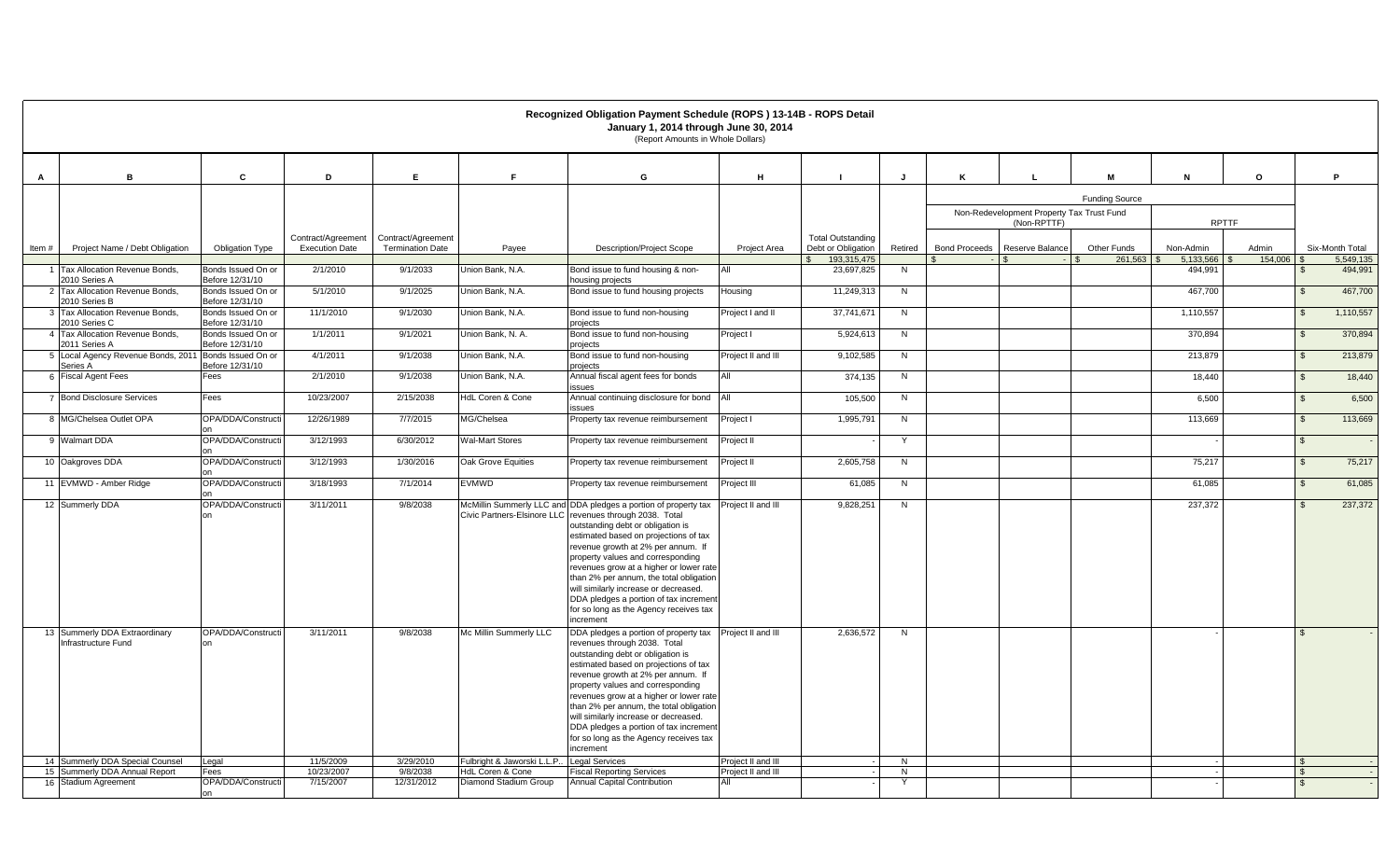|       | Recognized Obligation Payment Schedule (ROPS) 13-14B - ROPS Detail<br>January 1, 2014 through June 30, 2014<br>(Report Amounts in Whole Dollars) |                                           |                                    |                                      |                                                              |                                                                                                                                                                                                                                                                                                          |                           |                          |              |                      |                                                          |                       |              |         |                |                  |
|-------|--------------------------------------------------------------------------------------------------------------------------------------------------|-------------------------------------------|------------------------------------|--------------------------------------|--------------------------------------------------------------|----------------------------------------------------------------------------------------------------------------------------------------------------------------------------------------------------------------------------------------------------------------------------------------------------------|---------------------------|--------------------------|--------------|----------------------|----------------------------------------------------------|-----------------------|--------------|---------|----------------|------------------|
| A     | B                                                                                                                                                | C                                         | D                                  | E.                                   | F.                                                           | G                                                                                                                                                                                                                                                                                                        | H                         | - 1                      | J            | ĸ                    | $\mathbf{I}$                                             | M                     | N            | $\circ$ |                | P.               |
|       |                                                                                                                                                  |                                           |                                    |                                      |                                                              |                                                                                                                                                                                                                                                                                                          |                           |                          |              |                      |                                                          | <b>Funding Source</b> |              |         |                |                  |
|       |                                                                                                                                                  |                                           |                                    |                                      |                                                              |                                                                                                                                                                                                                                                                                                          |                           |                          |              |                      | Non-Redevelopment Property Tax Trust Fund<br>(Non-RPTTF) |                       | <b>RPTTF</b> |         |                |                  |
|       |                                                                                                                                                  |                                           | Contract/Agreement                 | Contract/Agreement                   |                                                              |                                                                                                                                                                                                                                                                                                          |                           | <b>Total Outstanding</b> |              |                      |                                                          |                       |              |         |                |                  |
| Item# | Project Name / Debt Obligation<br>17 Seismic Retrofit Project                                                                                    | <b>Obligation Type</b><br>Property        | <b>Execution Date</b><br>4/12/2011 | <b>Termination Date</b><br>9/27/2012 | Payee<br>FEMA\City of Lake Elsinore Seismic Retrofit Project | <b>Description/Project Scope</b>                                                                                                                                                                                                                                                                         | Project Area<br>Project I | Debt or Obligation       | Retired      | <b>Bond Proceeds</b> | Reserve Balance                                          | Other Funds           | Non-Admin    | Admin   |                | Six-Month Total  |
|       |                                                                                                                                                  | Maintenance                               |                                    |                                      |                                                              |                                                                                                                                                                                                                                                                                                          |                           |                          |              |                      |                                                          |                       |              |         |                |                  |
|       | 18 City Reimbursement LERA                                                                                                                       | <b>Bonds Issued After</b><br>12/31/10     | 7/1/2000                           | 2/1/2032                             | City of Lake Elsinore                                        | City Reimbursement LERA - Debt<br>Service                                                                                                                                                                                                                                                                | All                       | 21.083.131               | N            |                      |                                                          |                       | 760,281      |         |                | 760,281          |
|       | 19 Housing Fund Loan                                                                                                                             | SERAF/ERAF                                | 5/1/2010                           | 9/8/2038                             | Housing Fund                                                 | Repayment of SERAF                                                                                                                                                                                                                                                                                       | All<br>$\Delta$ II        |                          | N            |                      |                                                          |                       |              |         |                |                  |
|       | 20 Housing Fund Loan                                                                                                                             | Third-Party Loans                         | 12/1/1995                          | 9/8/2038                             | <b>Housing Fund</b>                                          | Payments on principal and interest on<br>loan of bond proceeds from the<br>housing fund. Payments made in any<br>given fiscal year are calculated and<br>disbursed based on available property<br>tax revenue funds after deductions for<br>payment of all other debts and<br>obligations of the Agency. |                           | 25,569,492               | N            |                      |                                                          |                       | 657,015      |         |                | 657,015          |
|       | 21 City Bond Debt Service<br>Requirements                                                                                                        | Bonds Issued On or<br>Before 12/31/10     | 7/1/2000                           | 1/2/2013                             | City of Lake Elsinore                                        | The 1997 Lease Advances and the<br>Additional Advances shall be repayable<br>from all available surplus revenues of<br>the Agency after payment of scheduled<br>debt services on outstanding bonded<br>debt of the Agency.                                                                               |                           |                          |              |                      |                                                          |                       |              |         |                |                  |
|       | 22 Legal Services                                                                                                                                | Fees                                      | 9/27/2005                          | 6/30/2015                            |                                                              | Leibold McClendon & Mann Legal services for projects, bonds &<br>DDA/Stadium Agreement compliance.                                                                                                                                                                                                       | <b>AII</b>                | 146.330                  | N            |                      |                                                          |                       | 60,000       |         | $\mathcal{L}$  | 60,000           |
|       | 23 Consultant Fees                                                                                                                               | Fees                                      | 10/23/2007                         | 9/8/2038                             | HdL Coren & Cone                                             | Tax Projections for bond & DDA<br>compliance                                                                                                                                                                                                                                                             | All                       | 26,490                   | N            |                      |                                                          |                       | 7,500        |         |                | 7,500            |
|       | 24 Tax Sharing Calculations                                                                                                                      | Fees                                      | 7/24/2009                          | 6/30/2012                            | HdL Coren & Cone                                             | Annual tax sharing calculations<br>updates                                                                                                                                                                                                                                                               | All                       |                          | Y            |                      |                                                          |                       |              |         | $\mathcal{L}$  |                  |
|       | 25 Contract for Auditing Services                                                                                                                | <b>Dissolution Audits</b>                 | 4/28/2010                          | 1/7/2013                             | Diehl, Evans & Co., LLP                                      | Bond disclosure compliance                                                                                                                                                                                                                                                                               | All                       |                          | Y            |                      |                                                          |                       |              |         |                |                  |
|       | 26 Employee Costs                                                                                                                                | <b>Admin Costs</b>                        | 2/1/2012                           | 9/8/2038                             | City of Lake Elsinore                                        | City Staff Support reimbursement                                                                                                                                                                                                                                                                         | All                       |                          | $\checkmark$ |                      |                                                          |                       |              |         |                |                  |
|       | 27 Other Administrative Costs<br>28 Estimated Admin Cost                                                                                         | <b>Admin Costs</b><br><b>Admin Costs</b>  | 2/1/2012<br>2/1/2012               | 9/8/2038<br>9/8/2038                 | City of Lake Elsinore<br>City of Lake Elsinore               | Other Administrative Costs<br>City Staff Support/other admin                                                                                                                                                                                                                                             | All<br>All                |                          | N            |                      |                                                          |                       |              | 144,006 | $\mathcal{F}$  | 144,006          |
|       | 29 Stadium License Agreement                                                                                                                     | Miscellaneous                             | 3/15/2001                          | 12/31/2016                           | Lake Elsinore Storm, LP                                      | reimbursement<br>License to use stadium for baseball                                                                                                                                                                                                                                                     | Project III               | 506,195                  | N            |                      |                                                          |                       |              |         |                |                  |
|       | 30 Stadium Maintenance Agreement                                                                                                                 |                                           | 3/15/2001                          | 12/31/2016                           | Lake Elsinore Storm. LP                                      | games<br>Agreement to maintain baseball field                                                                                                                                                                                                                                                            | Project III               | 805,301                  | N            |                      |                                                          |                       |              |         | $\mathcal{L}$  |                  |
|       |                                                                                                                                                  | Property<br>Maintenance                   |                                    |                                      |                                                              | and facilities                                                                                                                                                                                                                                                                                           |                           |                          |              |                      |                                                          |                       |              |         |                |                  |
|       | 31 Stadium Concession Agreement                                                                                                                  | Miscellaneous                             | 1/30/2002                          | 12/31/2016                           | <b>Golden State Concessions</b><br>and Catering              | Provision of concessions for baseball<br>ames                                                                                                                                                                                                                                                            | Project III               | 102,000                  | N            |                      |                                                          |                       |              |         | $\mathcal{L}$  |                  |
|       | 32 Stadium Operation and Maintenance Property                                                                                                    | Maintenance                               | 1/1/2013                           | 9/8/2038                             | Various                                                      | Operation and maintenance of the<br>baseball stadium                                                                                                                                                                                                                                                     | Project III               | 30,421,862               | N            |                      |                                                          |                       |              |         | $\mathfrak{L}$ |                  |
|       | 33 Interim Stadium Management Agmt.                                                                                                              | Miscellaneous                             | 1/1/2013                           | 12/31/2014                           | Lake Elsinore Storm, LP                                      | Stadium Maintenance and<br>Management                                                                                                                                                                                                                                                                    | Project III               | 1,128,734                | N            |                      |                                                          | 261,563               | 468,467      |         |                | 730,030          |
|       | 34 Riverside County Flood Control<br><b>District</b>                                                                                             | City/County Loans<br>On or Before 6/27/11 | 12/26/1989                         | 7/18/2034                            | None                                                         | None                                                                                                                                                                                                                                                                                                     | Project I and II          | 4,387,841                | N            |                      |                                                          |                       |              |         | $\mathcal{L}$  |                  |
|       | 35 Administrative Reimbursement                                                                                                                  | <b>Prior Period RPTTF</b><br>Shortfall    | 2/1/2012                           | 9/8/2038                             | City of Lake Elsinore                                        | Repayment for City Staff Support/other All                                                                                                                                                                                                                                                               |                           |                          | N            |                      |                                                          |                       |              |         |                |                  |
|       | 36 Housing Fund Loan                                                                                                                             | SERAF/ERAF                                | 5/1/2010                           | 9/8/2038                             | Housing Fund                                                 | Repayment of SERAF                                                                                                                                                                                                                                                                                       | All                       | 3.750.000                | N            |                      |                                                          |                       |              |         |                |                  |
|       | 37 Oversight Board Legal Counsel<br>38 Contract for Auditing Services                                                                            | Fees<br>Professional                      | 6/1/2013<br>6/25/2013              | 5/31/2014<br>6/25/2018               | <b>Phillip Barry Greer</b><br><b>TRS</b>                     | Legal services<br>Bond disclosure compliance                                                                                                                                                                                                                                                             | All<br>All                | 15.000<br>50,000         | N<br>N       |                      |                                                          |                       | 10,000       | 10.000  |                | 10,000<br>10,000 |
|       |                                                                                                                                                  | Services                                  |                                    |                                      |                                                              |                                                                                                                                                                                                                                                                                                          |                           |                          |              |                      |                                                          |                       |              |         |                |                  |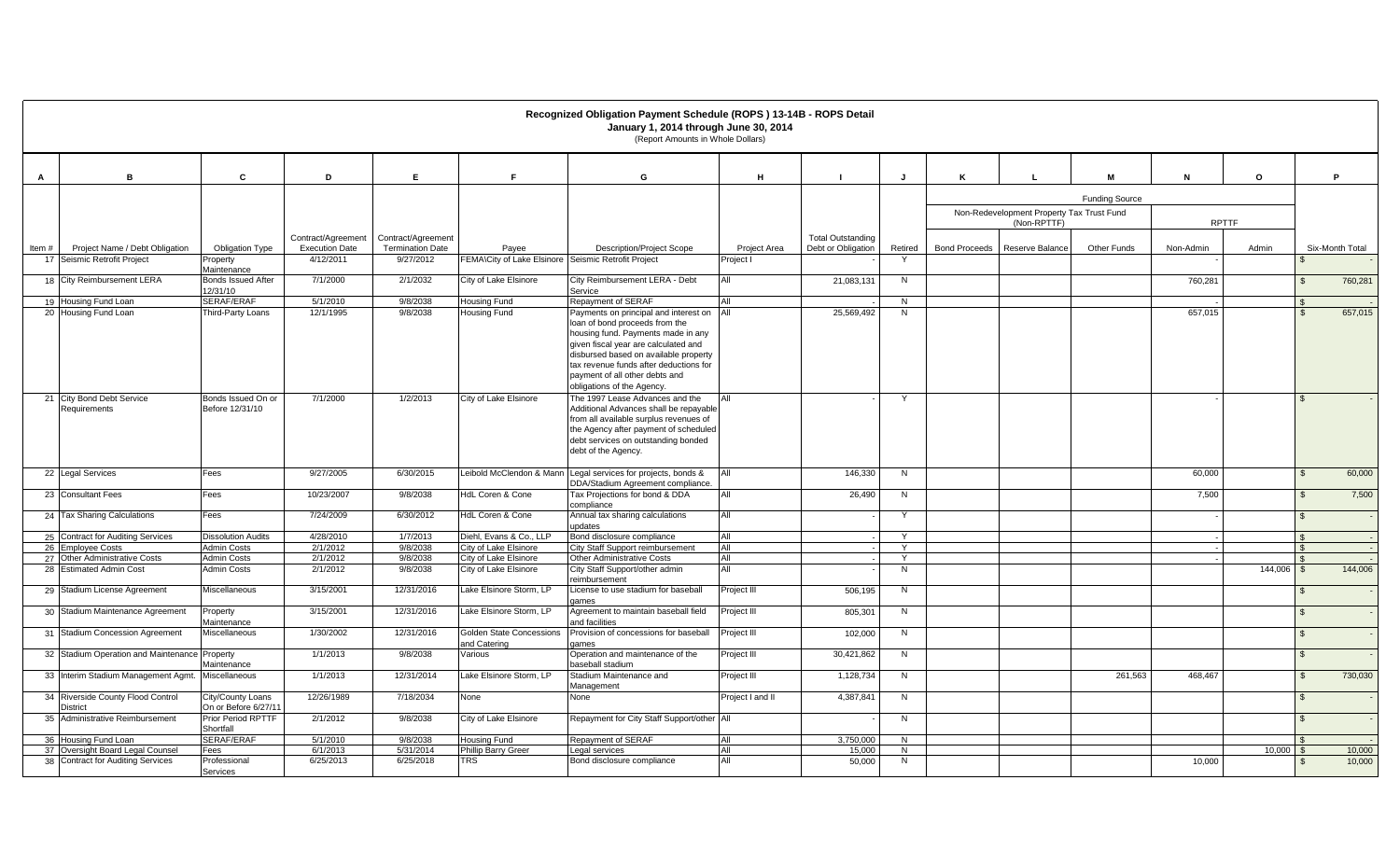|                                        | Recognized Obligation Payment Schedule (ROPS) 13-14B - Report of Prior Period Adjustments<br>Reported for the ROPS III (January 1, 2013 through June 30, 2013) Period Pursuant to Health and Safety Code (HSC) section 34186 (a)<br>(Report Amounts in Whole Dollars)                                                                                                                                                                                            |                                                                  |              |            |                      |                               |                                                            |                                 |              |                      |                                                              |                                           |                          |                                            |                 |                                                                 |                                            |          |                                                                   |                                                                        |                                            |        |                                                                                                                 |                                            |                |                                             |                                                                                                     |                                                                                                                                                                          |
|----------------------------------------|------------------------------------------------------------------------------------------------------------------------------------------------------------------------------------------------------------------------------------------------------------------------------------------------------------------------------------------------------------------------------------------------------------------------------------------------------------------|------------------------------------------------------------------|--------------|------------|----------------------|-------------------------------|------------------------------------------------------------|---------------------------------|--------------|----------------------|--------------------------------------------------------------|-------------------------------------------|--------------------------|--------------------------------------------|-----------------|-----------------------------------------------------------------|--------------------------------------------|----------|-------------------------------------------------------------------|------------------------------------------------------------------------|--------------------------------------------|--------|-----------------------------------------------------------------------------------------------------------------|--------------------------------------------|----------------|---------------------------------------------|-----------------------------------------------------------------------------------------------------|--------------------------------------------------------------------------------------------------------------------------------------------------------------------------|
|                                        | ROPS III Successor Agency (SA) Self-reported Prior Period Adjustments (PPA): Pursuant to HSC Section 34186 (a), SAs are required to report the differences between their actual available funding and their actual expenditure<br>approved for the ROPS 13-14B (January through June 2014) period will be offset by the SA's self-reported ROPS III prior period adjustment. HSC Section 34186 (a) also specifies that the prior period adjustments self-reporte |                                                                  |              |            |                      |                               |                                                            |                                 |              |                      |                                                              |                                           |                          |                                            |                 |                                                                 |                                            |          |                                                                   |                                                                        |                                            |        | ROPS III CAC PPA: To be completed by the CAC upon submittal of the ROPS 13-14B by the SA to Finance and the CAC |                                            |                |                                             |                                                                                                     |                                                                                                                                                                          |
| A                                      | B                                                                                                                                                                                                                                                                                                                                                                                                                                                                | $\mathbf{c}$                                                     | $\mathbf{D}$ | E          |                      | G                             | H                                                          |                                 | $\mathbf{J}$ | $\kappa$             |                                                              | M                                         | $\mathbf N$              | $\circ$                                    |                 | $\alpha$                                                        |                                            | <b>s</b> |                                                                   | $\mathbf{u}$                                                           | $\mathbf{v}$                               | w      |                                                                                                                 |                                            | $\overline{z}$ | AA                                          | <b>AB</b>                                                                                           |                                                                                                                                                                          |
|                                        |                                                                                                                                                                                                                                                                                                                                                                                                                                                                  |                                                                  |              |            |                      | <b>Non-RPTTF Expenditures</b> |                                                            |                                 |              |                      |                                                              |                                           |                          |                                            |                 |                                                                 |                                            |          | <b>RPTTF Expenditures</b>                                         |                                                                        |                                            |        |                                                                                                                 |                                            |                |                                             |                                                                                                     |                                                                                                                                                                          |
| <b>LMIHF</b><br><b>Reserve Balance</b> |                                                                                                                                                                                                                                                                                                                                                                                                                                                                  |                                                                  |              |            |                      |                               |                                                            |                                 |              |                      |                                                              |                                           |                          |                                            |                 |                                                                 |                                            |          |                                                                   | Net CAC Non-                                                           |                                            |        |                                                                                                                 |                                            |                |                                             |                                                                                                     |                                                                                                                                                                          |
|                                        |                                                                                                                                                                                                                                                                                                                                                                                                                                                                  | (Includes LMIHF Due Diligence<br>Review (DDR) retained balances) |              |            | <b>Bond Proceeds</b> |                               | (Includes Other Funds and Assets<br>DDR retained balances) | <b>Other Funds</b>              |              |                      |                                                              | Non-Admin                                 |                          |                                            | Admin           |                                                                 |                                            |          | Net SA Non-Admir<br>and Admin PPA                                 |                                                                        | <b>Non-Admin CAC</b>                       |        |                                                                                                                 | <b>Admin CAC</b>                           |                |                                             | <b>Admin and Admin</b><br>PPA                                                                       |                                                                                                                                                                          |
|                                        |                                                                                                                                                                                                                                                                                                                                                                                                                                                                  |                                                                  |              |            |                      |                               |                                                            |                                 |              |                      | Available<br><b>RPTTF</b>                                    |                                           |                          | <b>Difference</b>                          |                 | Available<br>RPTTF                                              |                                            |          |                                                                   | Net Difference                                                         |                                            |        | Difference                                                                                                      |                                            |                |                                             | Net Difference                                                                                      |                                                                                                                                                                          |
|                                        | Project Name / Debt                                                                                                                                                                                                                                                                                                                                                                                                                                              | Authorized                                                       |              | Authorized | Actual               | Authorized                    |                                                            |                                 | Actual       | Authorized           | ROPS III distributed<br>all other available<br>as of 1/1/13) | Net Lesser of<br>Authorized/<br>Available | Actual                   | (If M is less than N,<br>the difference is | Authorized      | (ROPS III distributed<br>+ all other available<br>as of 1/1/13) | Net Lesser of<br>Authorized /<br>Available | Actual   | Difference<br>(If R is less than S.<br>the difference is<br>zero) | (Amount Used to<br>Offset ROPS 13-14B<br>Requested RPTTF<br>$(O + T))$ | Net Lesser of<br>Authorized /<br>Available | Actual | IV is less than W<br>the difference is<br>zero)                                                                 | Net Lesser of<br>Authorized /<br>Available | Actual         | Difference<br>Z, the difference<br>is zero) | (Amount Used to<br>(If Y is less than   Offset ROPS 13-14B)<br><b>Requested RPTTF</b><br>$(X + AA)$ |                                                                                                                                                                          |
| Item#                                  | Obligation                                                                                                                                                                                                                                                                                                                                                                                                                                                       |                                                                  | Actual       | $-1s$      | $-1s$                |                               | Actual                                                     | Authorized<br>252,474 \$252,474 |              | 5,299,497            | 5,203,617                                                    | 5,203,617                                 | 5,208,847                | zero)                                      | 0 \$ 157,500 \$ |                                                                 |                                            |          |                                                                   | $\Omega$                                                               |                                            |        |                                                                                                                 |                                            |                |                                             |                                                                                                     | <b>SA Comments</b>                                                                                                                                                       |
|                                        | <b>Tax Allocation Revenue Bonds</b><br>1 2010 Series A<br>Tax Allocation Revenue Bonds.                                                                                                                                                                                                                                                                                                                                                                          |                                                                  |              |            |                      |                               |                                                            |                                 |              | 494,716              | 494,716                                                      | 494,716                                   | 494,716                  |                                            |                 |                                                                 |                                            |          |                                                                   |                                                                        |                                            |        |                                                                                                                 |                                            |                |                                             |                                                                                                     |                                                                                                                                                                          |
|                                        | 2 2010 Series B<br>Tax Allocation Revenue Bonds,                                                                                                                                                                                                                                                                                                                                                                                                                 |                                                                  |              |            |                      |                               |                                                            |                                 |              | 468,825              | 468,825                                                      | 468,825                                   | 468,825                  |                                            |                 |                                                                 |                                            |          |                                                                   |                                                                        |                                            |        |                                                                                                                 |                                            |                |                                             |                                                                                                     |                                                                                                                                                                          |
|                                        | 3 2010 Series C                                                                                                                                                                                                                                                                                                                                                                                                                                                  |                                                                  |              |            |                      |                               |                                                            |                                 |              | 1,109,707            | 1,109,707                                                    | 1,109,707                                 | 1,109,707                |                                            |                 |                                                                 |                                            |          |                                                                   |                                                                        |                                            |        |                                                                                                                 |                                            |                |                                             |                                                                                                     |                                                                                                                                                                          |
|                                        | <b>Tax Allocation Revenue Bonds</b><br>4 2011 Series A                                                                                                                                                                                                                                                                                                                                                                                                           |                                                                  |              |            |                      |                               |                                                            |                                 |              | 371,356              | 371,356                                                      | 371,356                                   | 371,356                  |                                            |                 |                                                                 |                                            |          |                                                                   |                                                                        |                                            |        |                                                                                                                 |                                            |                |                                             |                                                                                                     |                                                                                                                                                                          |
|                                        | Local Agency Revenue Bonds,<br>5 2011 Series A                                                                                                                                                                                                                                                                                                                                                                                                                   |                                                                  |              |            |                      |                               |                                                            |                                 |              | 213,516              | 213,516                                                      | 213,516                                   | 213,516                  |                                            |                 |                                                                 |                                            |          |                                                                   |                                                                        |                                            |        |                                                                                                                 |                                            |                |                                             |                                                                                                     |                                                                                                                                                                          |
|                                        | 6 Fiscal Agent Fees<br>7 Bond Disclosure Services                                                                                                                                                                                                                                                                                                                                                                                                                |                                                                  |              |            |                      |                               |                                                            |                                 |              | 5,900<br>5,250       | 5,785 S<br>$5,250$ $S$                                       | 5,785<br>5,250                            | $5,785$ \$<br>$5,250$ \$ |                                            |                 |                                                                 |                                            |          |                                                                   |                                                                        |                                            |        |                                                                                                                 |                                            |                | $ s$<br>$ S$                                |                                                                                                     |                                                                                                                                                                          |
|                                        |                                                                                                                                                                                                                                                                                                                                                                                                                                                                  |                                                                  |              |            |                      |                               |                                                            |                                 |              |                      |                                                              |                                           |                          |                                            |                 |                                                                 |                                            |          |                                                                   |                                                                        |                                            |        |                                                                                                                 |                                            |                |                                             |                                                                                                     | Amt. in excess of Authorized Amt<br>added to ROPS 13-14B (\$2.339)<br>This reflects the accrual of the<br>obligation previously approved<br>and included in the DDR fund |
|                                        | 8 MG/Chelsea Outlet OPA                                                                                                                                                                                                                                                                                                                                                                                                                                          |                                                                  |              |            |                      |                               |                                                            |                                 |              | 109,513              | $109,513$ \$                                                 | 109,513                                   | 111,852                  |                                            |                 |                                                                 |                                            |          |                                                                   |                                                                        |                                            |        |                                                                                                                 |                                            |                |                                             |                                                                                                     | balance.                                                                                                                                                                 |
|                                        | 9 Walmart DDA                                                                                                                                                                                                                                                                                                                                                                                                                                                    |                                                                  |              |            |                      |                               |                                                            |                                 |              |                      |                                                              | $\mathbf{s}$                              |                          | $ s$                                       |                 |                                                                 |                                            |          |                                                                   |                                                                        |                                            |        |                                                                                                                 |                                            |                | $\mathbf{s}$<br>$\overline{\mathbf{s}}$     |                                                                                                     |                                                                                                                                                                          |
|                                        | 10 Oakgroves DDA                                                                                                                                                                                                                                                                                                                                                                                                                                                 |                                                                  |              |            |                      |                               |                                                            |                                 |              | 66,610               | 66,610 \$                                                    | 66,610                                    | 69,327                   |                                            |                 |                                                                 |                                            |          |                                                                   |                                                                        |                                            |        |                                                                                                                 |                                            |                |                                             |                                                                                                     | Amt. in excess of Authorized Am<br>added to ROPS 13-14B (\$2,717)                                                                                                        |
|                                        | 11 EVMWD - Amber Ridge                                                                                                                                                                                                                                                                                                                                                                                                                                           |                                                                  |              |            |                      |                               |                                                            |                                 |              | 60,740               | 60,740 \$                                                    | 60,740                                    | 60,914                   |                                            |                 |                                                                 |                                            |          |                                                                   |                                                                        |                                            |        |                                                                                                                 |                                            |                |                                             |                                                                                                     | Amt in excess of Authorized Am<br>added to ROPS 13-14B (\$174).                                                                                                          |
|                                        |                                                                                                                                                                                                                                                                                                                                                                                                                                                                  |                                                                  |              |            |                      |                               |                                                            |                                 |              | 95,776               | 95,776                                                       |                                           |                          |                                            |                 |                                                                 |                                            |          |                                                                   |                                                                        |                                            |        |                                                                                                                 |                                            |                |                                             |                                                                                                     | This reflects the accrual of the<br>obligation previously approved<br>and included in the DDR fund                                                                       |
|                                        | 12 Summerly DDA<br>Summerly DDA Extraordinary                                                                                                                                                                                                                                                                                                                                                                                                                    |                                                                  |              |            |                      |                               |                                                            |                                 |              |                      |                                                              | 95,776                                    | 95,776                   |                                            |                 |                                                                 |                                            |          |                                                                   |                                                                        |                                            |        |                                                                                                                 |                                            |                |                                             |                                                                                                     | balance.                                                                                                                                                                 |
|                                        | 13 Infrastructure Fund<br>Summerly DDA Special                                                                                                                                                                                                                                                                                                                                                                                                                   |                                                                  |              |            |                      |                               |                                                            |                                 |              | $\sim$               |                                                              |                                           |                          |                                            |                 |                                                                 |                                            |          |                                                                   |                                                                        |                                            |        |                                                                                                                 |                                            |                |                                             |                                                                                                     |                                                                                                                                                                          |
|                                        | 14 Counsel<br>15 Summerly DDA Annual Report                                                                                                                                                                                                                                                                                                                                                                                                                      |                                                                  |              |            |                      |                               |                                                            |                                 |              |                      |                                                              |                                           |                          |                                            |                 |                                                                 |                                            |          |                                                                   |                                                                        |                                            |        |                                                                                                                 |                                            |                |                                             |                                                                                                     |                                                                                                                                                                          |
|                                        | 16 Stadium Agreement                                                                                                                                                                                                                                                                                                                                                                                                                                             |                                                                  |              |            |                      |                               |                                                            |                                 |              |                      |                                                              |                                           |                          |                                            |                 |                                                                 |                                            |          |                                                                   |                                                                        |                                            |        |                                                                                                                 |                                            |                |                                             |                                                                                                     |                                                                                                                                                                          |
|                                        | 17 Seismic Retrofit Project<br>18 City Reimbursement LERA                                                                                                                                                                                                                                                                                                                                                                                                        |                                                                  |              |            |                      |                               |                                                            |                                 |              | 352,000              | 352,000 \$                                                   | 352,000                                   | 352,000                  |                                            |                 |                                                                 |                                            |          |                                                                   |                                                                        |                                            |        |                                                                                                                 |                                            |                |                                             |                                                                                                     |                                                                                                                                                                          |
|                                        | 19 Housing Fund Loan                                                                                                                                                                                                                                                                                                                                                                                                                                             |                                                                  |              |            |                      |                               |                                                            |                                 |              |                      |                                                              |                                           |                          |                                            |                 |                                                                 |                                            |          |                                                                   |                                                                        |                                            |        |                                                                                                                 |                                            |                |                                             |                                                                                                     |                                                                                                                                                                          |
|                                        | 20 Housing Fund Loan<br>City Bond Debt Service                                                                                                                                                                                                                                                                                                                                                                                                                   |                                                                  |              |            |                      |                               |                                                            |                                 |              | 1,385,448<br>146,069 | 1,357,128<br>146,069                                         | 1,357,128                                 | 1,357,128                |                                            |                 |                                                                 |                                            |          |                                                                   |                                                                        |                                            |        |                                                                                                                 |                                            |                |                                             |                                                                                                     |                                                                                                                                                                          |
|                                        | 21 Requirements<br>22 Legal Services                                                                                                                                                                                                                                                                                                                                                                                                                             |                                                                  |              |            |                      |                               |                                                            |                                 |              | 96,000               | $45,670$ S                                                   | 146,069<br>45,670                         | 146,069<br>45,670        |                                            |                 |                                                                 |                                            |          |                                                                   |                                                                        |                                            |        |                                                                                                                 |                                            |                |                                             |                                                                                                     |                                                                                                                                                                          |
|                                        | 23 Consultant Fees                                                                                                                                                                                                                                                                                                                                                                                                                                               |                                                                  |              |            |                      |                               |                                                            |                                 |              | 18,750               | $11,010$ \$                                                  | 11,010                                    | $11,010$ \$              |                                            |                 |                                                                 |                                            |          |                                                                   |                                                                        |                                            |        |                                                                                                                 |                                            |                | Is.                                         |                                                                                                     |                                                                                                                                                                          |
|                                        | 24 Tax Sharing Calculations<br>25 Contract for Auditing Services                                                                                                                                                                                                                                                                                                                                                                                                 |                                                                  |              |            |                      |                               |                                                            |                                 |              |                      |                                                              |                                           |                          |                                            |                 |                                                                 |                                            |          |                                                                   |                                                                        |                                            |        |                                                                                                                 |                                            |                |                                             |                                                                                                     |                                                                                                                                                                          |
|                                        | 26 Employee Costs                                                                                                                                                                                                                                                                                                                                                                                                                                                |                                                                  |              |            |                      |                               |                                                            |                                 |              |                      |                                                              |                                           |                          |                                            |                 |                                                                 |                                            |          |                                                                   |                                                                        |                                            |        |                                                                                                                 |                                            |                |                                             |                                                                                                     |                                                                                                                                                                          |
|                                        | 27 Other Administrative Costs<br>28 Estimated Admin Cost                                                                                                                                                                                                                                                                                                                                                                                                         |                                                                  |              |            |                      |                               |                                                            |                                 |              |                      |                                                              |                                           |                          |                                            | 157,500         |                                                                 |                                            |          |                                                                   |                                                                        |                                            |        |                                                                                                                 |                                            |                |                                             |                                                                                                     |                                                                                                                                                                          |
|                                        | 29 Stadium License Agreement                                                                                                                                                                                                                                                                                                                                                                                                                                     |                                                                  |              |            |                      |                               |                                                            | 69,099                          | 69,099       |                      |                                                              | $\mathsf{s}$                              |                          |                                            |                 |                                                                 |                                            |          |                                                                   |                                                                        |                                            |        |                                                                                                                 |                                            |                | $\sim$                                      |                                                                                                     |                                                                                                                                                                          |
|                                        | Stadium Maintenance<br>30 Agreement                                                                                                                                                                                                                                                                                                                                                                                                                              |                                                                  |              |            |                      |                               |                                                            | 109,929                         | 109,929      |                      |                                                              |                                           |                          |                                            |                 |                                                                 |                                            |          |                                                                   |                                                                        |                                            |        |                                                                                                                 |                                            |                |                                             |                                                                                                     |                                                                                                                                                                          |
|                                        | 31 Stadium Concession Agreen                                                                                                                                                                                                                                                                                                                                                                                                                                     |                                                                  |              |            |                      |                               |                                                            | 17,000                          | 17,000       |                      |                                                              |                                           |                          |                                            |                 |                                                                 |                                            |          |                                                                   |                                                                        |                                            |        |                                                                                                                 |                                            |                |                                             |                                                                                                     |                                                                                                                                                                          |
|                                        | Stadium Operation and<br>32 Maintenance                                                                                                                                                                                                                                                                                                                                                                                                                          |                                                                  |              |            |                      |                               |                                                            | 56,446                          | 56,446       | 299,321              | 289,946 \$                                                   | 289,946                                   | 289,946                  |                                            |                 |                                                                 |                                            |          |                                                                   |                                                                        |                                            |        |                                                                                                                 |                                            |                |                                             |                                                                                                     |                                                                                                                                                                          |
|                                        | Interim Stadium Management<br>33 Agmt.                                                                                                                                                                                                                                                                                                                                                                                                                           |                                                                  |              |            |                      |                               |                                                            |                                 |              |                      |                                                              |                                           |                          |                                            |                 |                                                                 |                                            |          |                                                                   |                                                                        |                                            |        |                                                                                                                 |                                            |                |                                             |                                                                                                     |                                                                                                                                                                          |
|                                        | Riverside County Flood Contro<br>34 District                                                                                                                                                                                                                                                                                                                                                                                                                     |                                                                  |              |            |                      |                               |                                                            |                                 |              |                      |                                                              |                                           |                          |                                            |                 |                                                                 |                                            |          |                                                                   |                                                                        |                                            |        |                                                                                                                 |                                            |                |                                             |                                                                                                     |                                                                                                                                                                          |
|                                        | 35 Administrative Reimbursement                                                                                                                                                                                                                                                                                                                                                                                                                                  |                                                                  |              |            |                      |                               |                                                            |                                 |              |                      |                                                              |                                           |                          |                                            |                 |                                                                 |                                            |          |                                                                   |                                                                        |                                            |        |                                                                                                                 |                                            |                |                                             |                                                                                                     |                                                                                                                                                                          |
|                                        | 36 Housing Fund Loan<br>37 Oversight Board Legal Counsel                                                                                                                                                                                                                                                                                                                                                                                                         |                                                                  |              |            |                      |                               |                                                            |                                 |              |                      |                                                              | $\mathbf{s}$                              |                          | $\sim$                                     |                 |                                                                 |                                            |          |                                                                   |                                                                        |                                            |        |                                                                                                                 |                                            |                | $\mathsf{ls}$<br>$ S$                       |                                                                                                     |                                                                                                                                                                          |